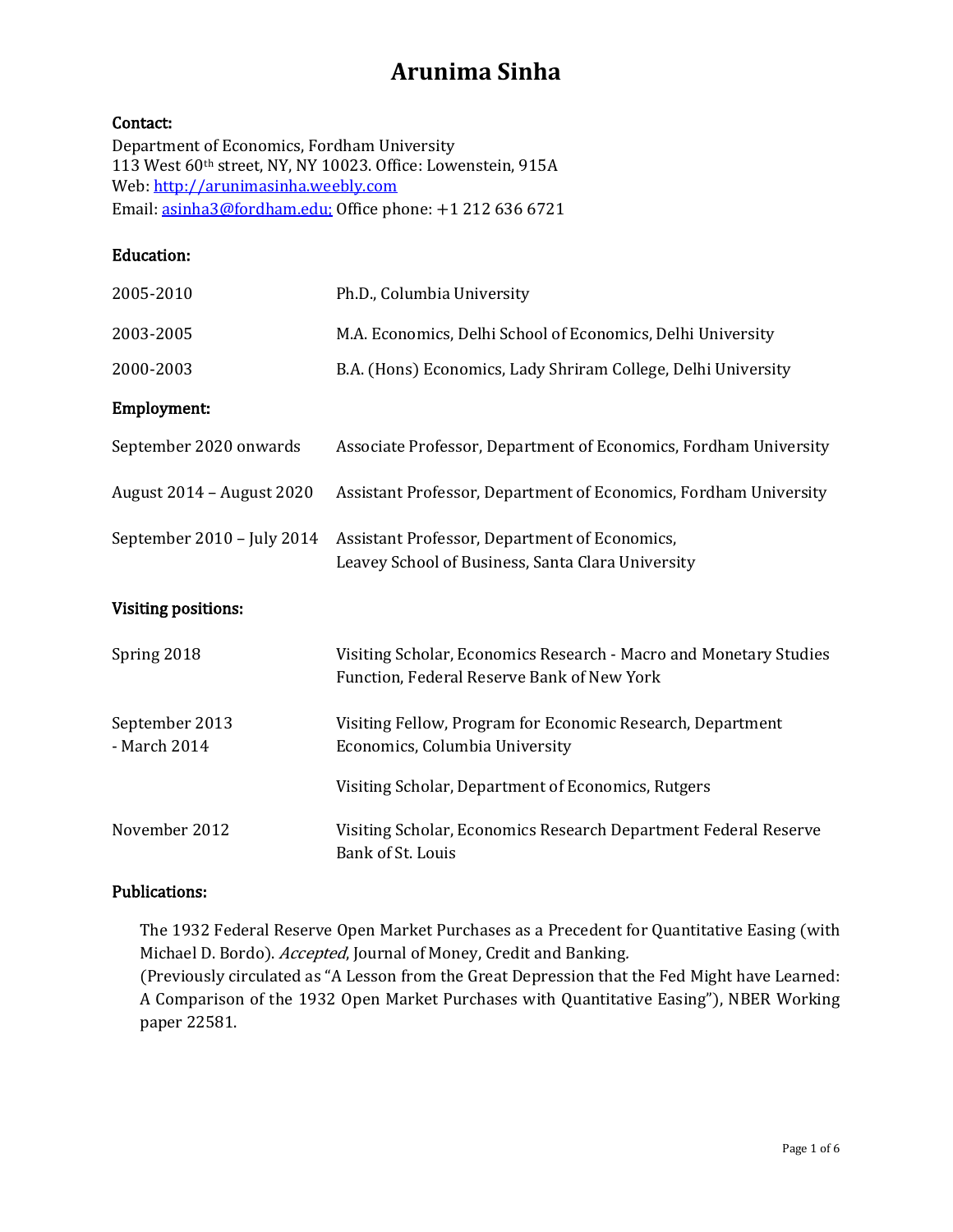FOMC Forward Guidance and Investor Beliefs, American Economic Review P&P, 105(5), pp. 656- 661, May 2015.

Government Debt, Learning and the Term Structure, Journal of Economic Dynamics and Control, 53 (2015), 268-289.

Learning and the Yield Curve, Journal of Money, Credit and Banking, Vol. 48, No. 2–3 (March– April 2016).

Monetary Policy Uncertainty and Investor Expectations, Journal of Macroeconomics, 47, Part B, March 2016, pp. 188-199.

Characterizing Investor Beliefs about Assets with Varying Risk (with Eric Gaus), Research in International Business and Finance, 39, Part B, January 2017, pp. 990-999.

What does the Yield Curve imply about Investor Expectations? (with Eric Gaus), Journal of Macroeconomics 57 (2018) 248–265.

Insulation of India from the East Asian Crisis: An Analysis (with Pami Dua), Singapore Economic Review, Vol. 52 (3), 419-443, December 2007 (Also appeared in Exchange Rate Systems and Policies in Asia (ed. Paul Yip), World Scientific).

## Book Chapters:

The Term Structure of Interest Rates in India (with Rajnish Mehra), in *Monetary Policy in India:* A Modern Macroeconomic Perspective, edited by Chetan Ghate and Kenneth Kletzer, Springer 2016.

## Other Publications:

Pitfalls of Make-Up Strategies for Mitigating the Effective Lower Bound (with Andrew T. Levin), Cato Journal 40(2). Spring/Summer 2020. (Invited paper for the 37th Annual Monetary Policy Conference titled "Fed Policy: A Shadow Review").

## Media Mentions:

"Scenario analysis, contingency planning, and central bank communications" (with Michael D. Bordo, Andrew T. Levin, and Mickey Levy), VoxEU, January 27, 2021.

"Comparing the 1932 open market purchases and quantitative easing", VoxEU, November 20, 2016.

"Fed Strategies in the Great Depression and the Great Recession", NBER Digest, November 2016.

## Working papers and Works in Progress:

Golden Fetters and Paper Fetters (with Andrew T. Levin and Michael D. Bordo)

Limitations on the Effectiveness of Forward Guidance in the context of the COVID-19 Pandemic (with Andrew T. Levin). NBER Working paper 27748. (Submitted)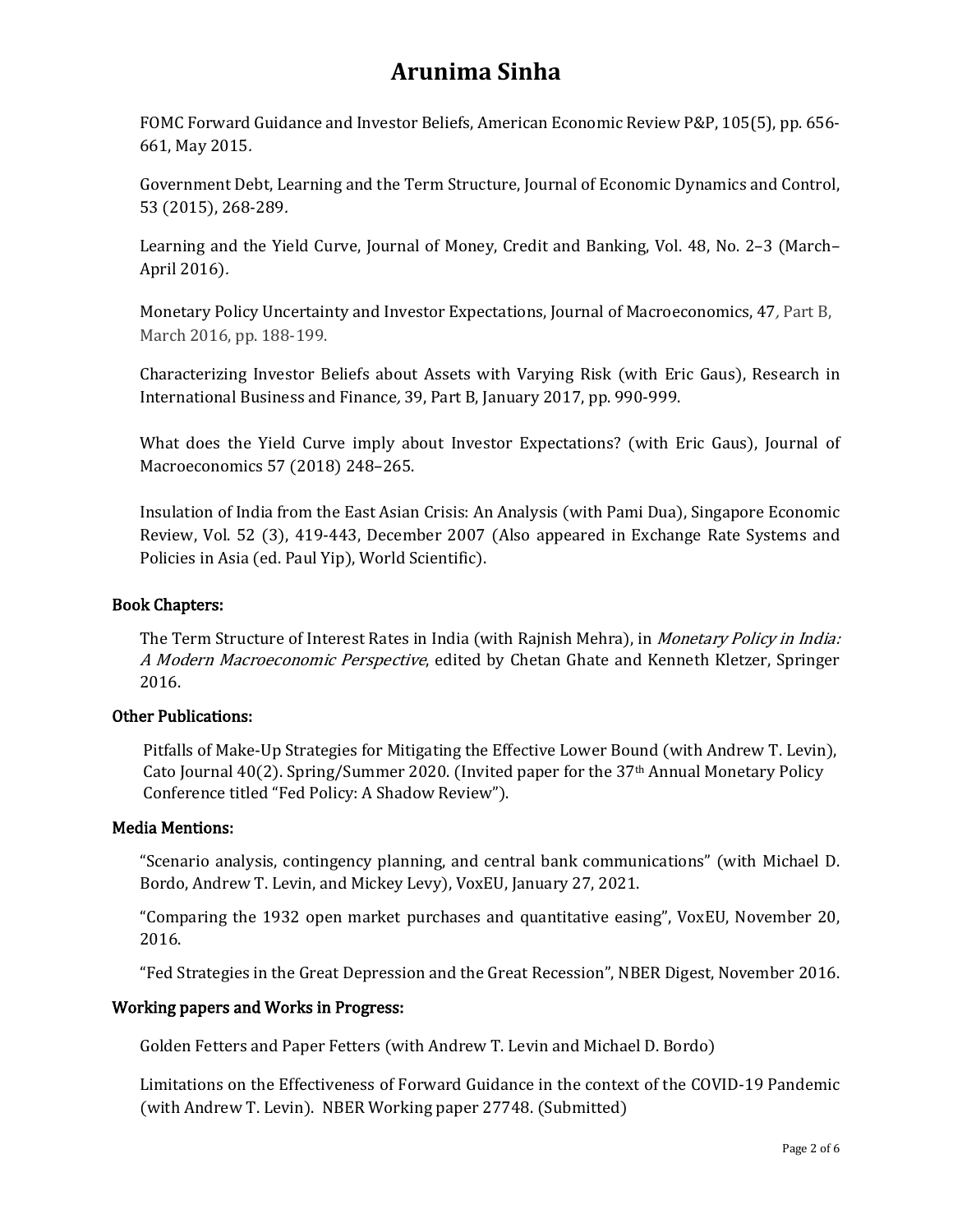Debt and Inflation Expectations from the Survey of Consumer Expectations.

## Invited presentations:

2021: Society for Economic Dynamics, Society for Computational Economics, International Association of Applied Econometrics, North American Econometric Society, Chief Economists' Workshop at the Bank of England, Manhattan College, Rutgers (scheduled)

2020: CEBRA annual conference, Society for Computational Economics (Warsaw; conference Cancelled due to COVID-19)

2019: Barcelona Graduate Summer Forum (Expectations in Dynamic Macroeconomic Models, poster), Society for Computational Economics (Ottawa), European Meetings of the Econometric Society, MMF 50th Anniversary Conference (London School of Economics), 37th Annual Monetary Policy, Conference (Cato Institute) \*, Conference on Credibility, Reputation, and Time consistency at LAEF (UC Santa Barbara) \*

2018: Federal Reserve Bank of New York, Society for Computational Economics (Milan), International Association of Applied Econometrics (Montreal)

2017: AEA Meetings (Chicago), UC Berkeley\*, Hoover Institute \* at Stanford University, Claremont McKenna\* , Banque De France\* , Georgetown Biennial Conference, Society for Computational Economics (New York), Simon Fraser University

2016: AEA Meetings (San Francisco), UCLA, NBER DAE (spring meeting), Conference on the Next Steps for the Fiscal Theory of the Price Level (University of Chicago), Bank for International Settlements\*, Federal Reserve System Conference on Economic and Financial History (FRB Richmond), International Association of Applied Econometrics (Milan), Society for Computational Economics (Bordeaux), Fiscal Theory Group (Princeton University)

2015: AEA Meetings (Boston); Second International Workshop in Financial Markets and Nonlinear Dynamics (Paris)[\\*,](#page-2-0) Conference on Expectations in Dynamic Macroeconomic Models (University of Oregon), Econometric Society World Congress Meetings (Montreal), European Economic Association meetings (Mannheim), Bank of Canada/FRB San Francisco Conference on Fixed Income Markets

2014: Society for Computational Economics (Oslo)\*, Macro Mid-West (Columbia, Missouri); Fordham University, Bentley University, Conference on Expectations in Dynamic Macroeconomic Models (Bank of Finland)

2013: Macro Mid-West (Urbana-Champaign); Eastern Economic Association (New York); Society for Computational Economics (Vancouver); Society for Economic Dynamics (Seoul); European Meetings of the Econometric Society (Gothenburg); Rutgers; University of Connecticut

<span id="page-2-0"></span><sup>\*</sup> Presented by co-author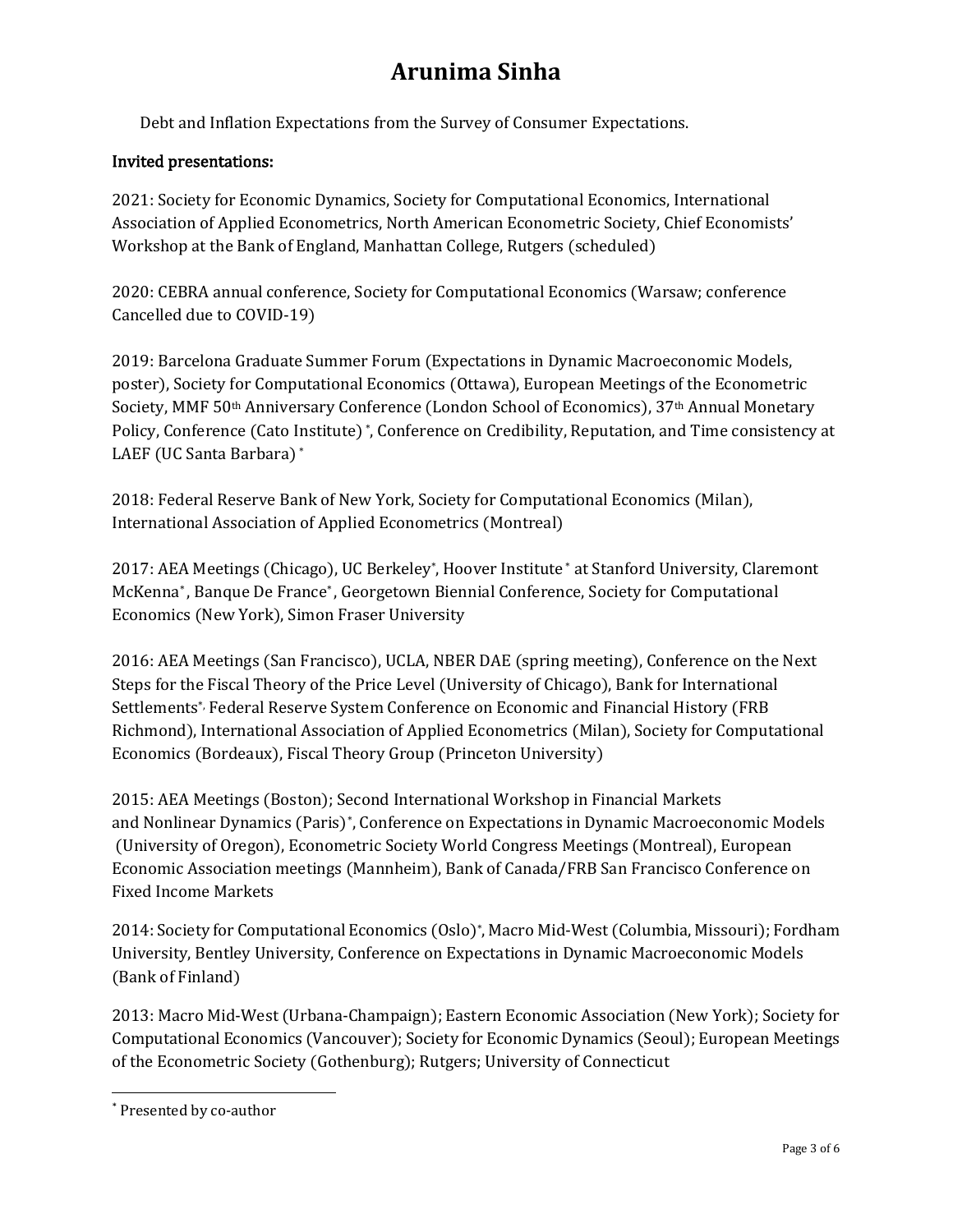2012: Meetings of the Royal Economic Society (Cambridge); Society for Computational Economics (Prague); North American Summer Econometric Society (Chicago); Macro-Midwest Meetings (Notre Dame); Santa Clara University; Conference on Expectations in Dynamic Macroeconomic Models (at St. Louis); Federal Reserve Bank of St. Louis; Asian Meetings of the Econometric Society (New Delhi)

2011: UC Irvine; Federal Reserve Bank of San Francisco; Eastern Economic Association (New York); Royal Economic Society (Royal Holloway); Macro Mid-West (Vanderbilt); Society for Computational Economics (San Francisco); Australasian Meetings of the Econometric Society (Adelaide); Asian Meetings of the Econometric Society; Winter School 2011 at the Delhi School of Economics

2010: Columbia University; Federal Reserve Banks of Dallas and New York; Hamilton College; Kansas University; Indian School of Business; Santa Clara University; UC Santa Cruz; European Economic Association Congress (Glasgow); Society for Computational Economics (London)

2009: Columbia University; Federal Reserve Bank of New York

## Honors, Grants and Fellowships:

| 2016, 2017, 2019 | Merit award, Fordham University                                           |
|------------------|---------------------------------------------------------------------------|
| 2017             | Faculty Fellowship, Fordham University                                    |
| 2014             | First year Faculty Research Grant, Fordham University                     |
| 2011, 2012, 2013 | Leavey Research Grant, Santa Clara University                             |
| 2011, 2012       | FSRAP grant, Santa Clara University                                       |
| 2009             | Dissertation fellowship, Department of Economics,<br>Columbia University  |
| 2009             | CSWEP Dissertation Intern, Federal Reserve Bank of New York               |
| 2009             | Program for Economic Research at Columbia University                      |
| 2008             | Vickrey award for best third year paper, runner up, Columbia University   |
| 2007             | Fellow, Sanders Endowed Scholarship, GSAS, Columbia University            |
| 2006             | Teaching Fellow, GSAS, Columbia University                                |
| 2005             | Faculty Fellow, GSAS, Columbia University                                 |
| 2004             | Merit Scholarship, Center for Advanced Studies, Delhi School of Economics |
| 2001, 2003       | Awarded "Best Student in Economics", Lady Shriram College                 |

## Professional activities:

June 2020 onwards Secretary and Treasurer, Society for Computational Economics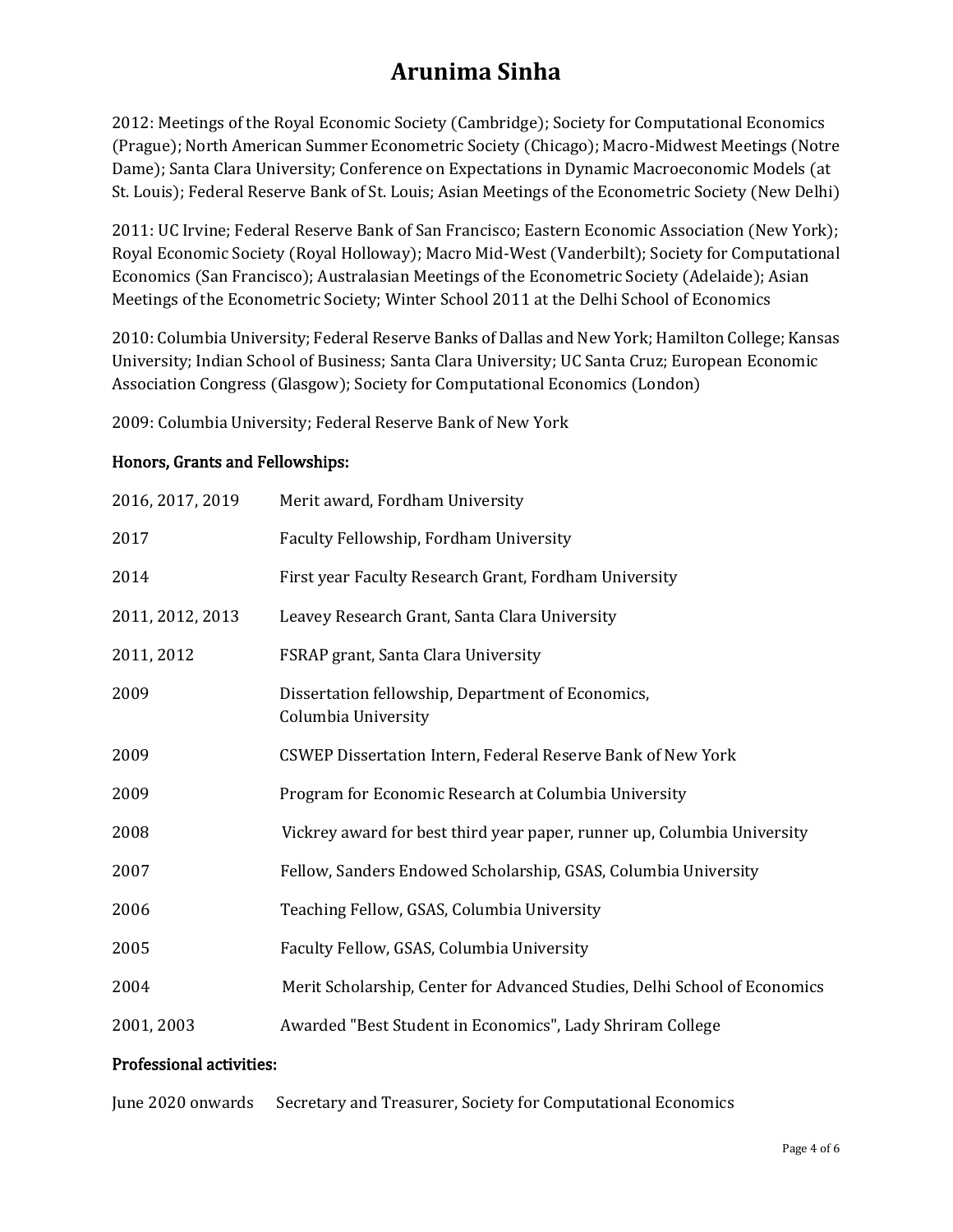| November 2017                      | Program Committee member, International Association for Applied<br><b>Econometrics 2018 Conference</b>                                                                                                                                                                                                                                                                                                                                                             |
|------------------------------------|--------------------------------------------------------------------------------------------------------------------------------------------------------------------------------------------------------------------------------------------------------------------------------------------------------------------------------------------------------------------------------------------------------------------------------------------------------------------|
| June 2017                          | Program Committee Co-chair, Conference on Computing in<br><b>Economics and Finance</b>                                                                                                                                                                                                                                                                                                                                                                             |
| June 2017                          | Member of Advisory Council (3-year term), Society for Computational<br>Economics                                                                                                                                                                                                                                                                                                                                                                                   |
| April 2016-19                      | Co-organizer, Fordham Workshop on Macroeconomics and<br><b>International Finance</b>                                                                                                                                                                                                                                                                                                                                                                               |
| January 2016                       | Session Organizer, AEA Meetings (San Francisco)                                                                                                                                                                                                                                                                                                                                                                                                                    |
| January 2014                       | Participant, CSWEP National Mentoring Workshop at the Philadelphia AEA<br>Meetings                                                                                                                                                                                                                                                                                                                                                                                 |
| April 2013                         | Invited speaker, Graduate International Finance class at University of San<br>Francisco                                                                                                                                                                                                                                                                                                                                                                            |
| Discussant and referee activities: |                                                                                                                                                                                                                                                                                                                                                                                                                                                                    |
| October 2017                       | Discussant for "Re-assessing Monetary Policy shocks in China", Conference<br>$\overline{C}$ , $\overline{C}$ , $\overline{C}$ , $\overline{C}$ , $\overline{C}$ , $\overline{C}$ , $\overline{C}$ , $\overline{C}$ , $\overline{C}$ , $\overline{C}$ , $\overline{C}$ , $\overline{C}$ , $\overline{C}$ , $\overline{C}$ , $\overline{C}$ , $\overline{C}$ , $\overline{C}$ , $\overline{C}$ , $\overline{C}$ , $\overline{C}$ , $\overline{C}$ , $\overline{C}$ , |

|                  | on China's Financial Markets and Growth Rebalancing, Fordham Graduate<br><b>School of Business</b>                                                                                                                                               |
|------------------|--------------------------------------------------------------------------------------------------------------------------------------------------------------------------------------------------------------------------------------------------|
| September 2016   | Discussant for "The Term Structure of Expectations and Bond Yields" by<br>Richard Crump, Stefano Eusepi and Emanuel Moench at the Conference on<br>Expectations in Dynamic Macroeconomic Models (Dutch Central Bank)                             |
| <b>July 2015</b> | Discussant for "Inflation expectations and recovery from the depression in<br>1933: Evidence from the narrative record" by Andrew Jalil and Gisela Rua at<br>the Bundesbank conference on "Central Banks and Crises: Historical<br>Perspectives" |
| October 2012     | Discussant for "FX Options and the Financial Crisis" by Yu-Chin Chen and<br>Ranganai Gwati at the West Coast Workshop on International Finance and<br><b>Open Economy Macroeconomics</b>                                                         |

Referee services for Journal of Political Economy, Journal of Monetary Economics, Journal of Finance, Journal of Money, Credit and Banking, Journal of Economic Dynamics and Control, Journal of Economic Surveys, Macroeconomic Dynamics, International Journal of Central Banking, Economic Systems, Oxford University Press, Journal for Financial Stability, Explorations in Economic History, Indian Growth and Development Review, North American Journal of Economics and Finance,